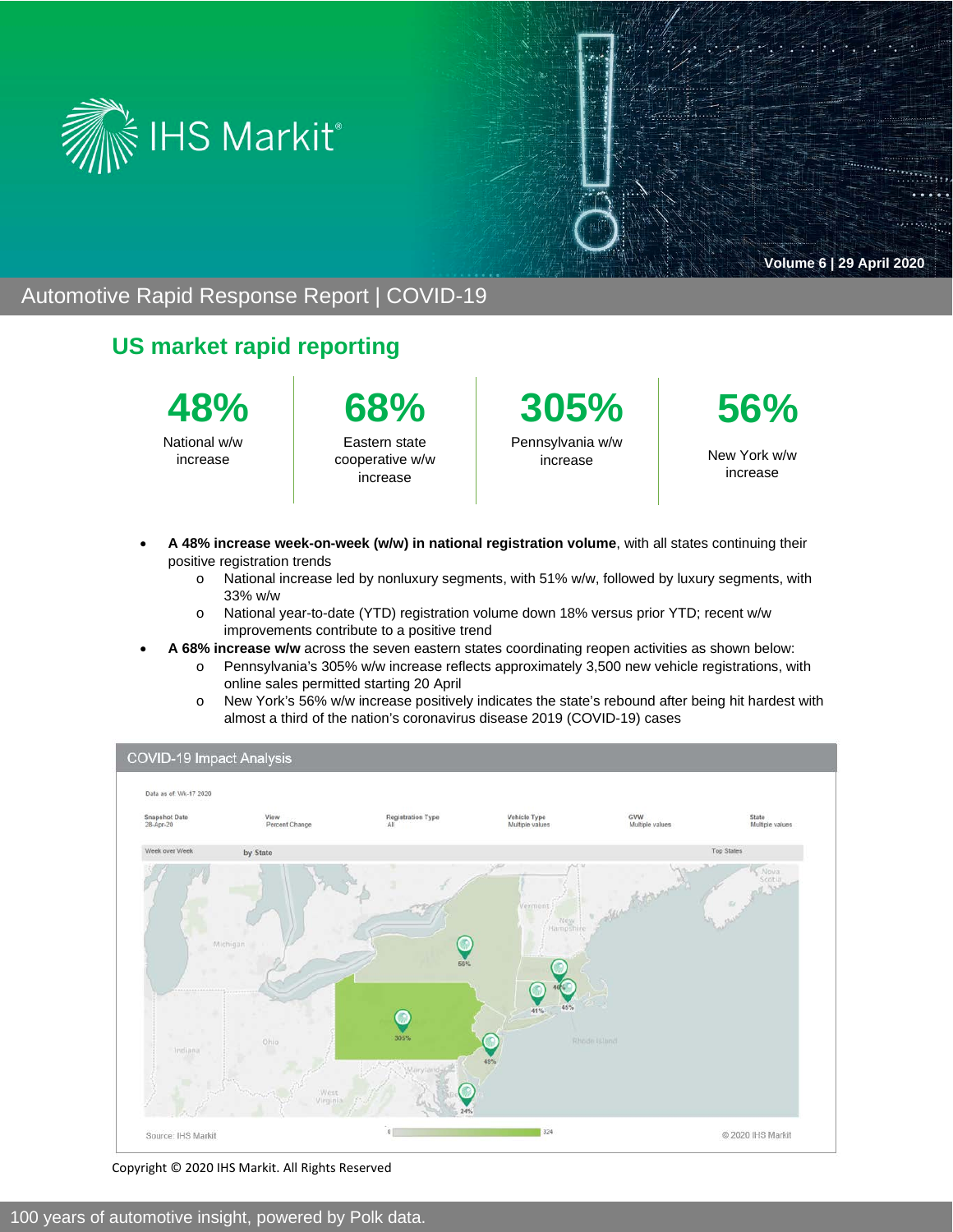## **Global economic overview**

**27.4** US Composite Output Index, lowest since late 2009

**13.5** Eurozone Composite Output Index, plummeting to all-time low

**27.8**  Worsening Japan Composite Output Index

- Declining economic output in April 2020 largely stemmed from slumping domestic and foreign demand. Temporary company closures, travel restrictions, and other emergency public health measures across the globe weighed on total new orders. Services companies registered the steepest rate of decline in the Purchasing Managers' Index™ (PMI™) history, while manufacturers recorded the sharpest fall in sales since the depths of the financial crisis in early 2009.
- The **Flash US Composite Output Index was at 27.4** in April 2020, down from 40.9 in March. This represents a new series low and the fastest reduction in output ever recorded. Business confidence also turned sharply pessimistic as fears over the longevity of the outbreak, the length of lockdowns, and the resilience of business took hold.
- **At 12.9 in April, down from 36.0 in March**, the seasonally adjusted UK Composite Output Index indicated that the combined monthly decline in manufacturing and services activity exceeded the downturn seen at the height of the global financial crisis by a wide margin. Around 81% of UK service providers and 75% of manufacturing companies reported falling business activity in April.
- The **Eurozone Composite Output Index plummeted to an all-time low of 13.5 in April**, down from a prior record low of 29.7 in March, indicating the largest monthly collapse in output in over two decades of survey data collection. The scale of the collapse was broad-based, with indices hitting all-time lows of 17.1 and 11.2 in Germany and France, respectively.
- **Japan's economic downturn worsened in April** as the Composite Output Index fell from 36.2 in March to 27.8 in April. Declines in manufacturing and service sector output were the strongest in 13 years of data collection, exceeding declines during the financial crisis and the 2011 tsunami.



Copyright © 2020 IHS Markit. All Rights Reserved